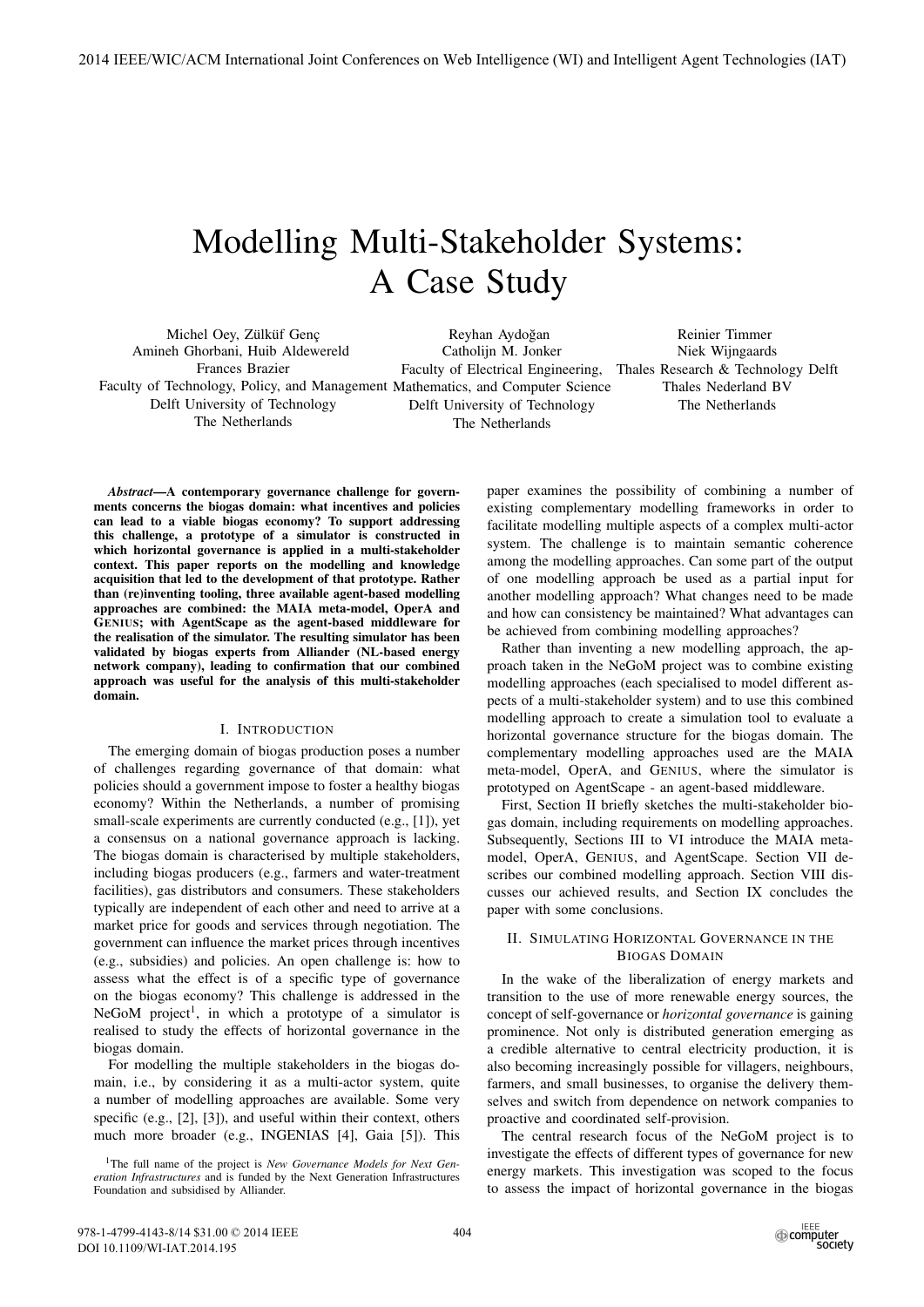domain through simulations. That is, individuals or groups of people can exercise control over oneself or themselves: the rule of a community by its members. To this end, a simulator has been designed.

Biogas can be produced by farmers and water-treatment facilities. Farmers can collect biogas from the breakdown of manure and water-treatment facilities from sewage in devices called *digesters*. However, before biogas can be used by consumers, it must be upgraded as it contains contaminations. To get a viable biogas network running, many aspects need to be taken into account, such as subsidies, distribution distance, infrastructure costs, natural gas prices, consumer behaviour, etc. The NeGoM project researched whether farmers and water-treatment facilities could cooperate and share the cost of the biogas infrastructure to create a profitable biogas network. A prototype simulator was designed and built to investigate this type of governance.

The NeGoM project has chosen to use agent-based simulations2. Within such simulations each entity/stakeholder in the biogas energy market is modelled as a separate entity (agent) with its own behaviour and goals. The end result is a dynamic model that is able to capture the emergent behaviour of all entities in the system. It is important that all entities are autonomous and have their own behaviour with their own decision processes and preferences. Within a horizontal governance model, interactions and collaborations between stakeholders play an important role. Therefore, within the NeGoM project, special attention has been given to negotiations between stakeholders. Decisions made by stakeholders are dependent on the negotiations they have among each other.



Fig. 1. Simulator overview

Figure 1 shows a very concise overview of the simulator. Each simulation run is determined by a scenario which sets a number of global parameters, individual parameters for agents (actors, such as preferences by stakeholders), trends and energy prices (the environment) and determines how many actors there are (e.g., producers, consumers). The simulation runs by simulating the actions of each actor over time, which is determined by a simulation controller clock. The simulated

time period is scenario dependent and often encompasses 30 years. Within each year, multiple phases are distinguished within which actors can perform certain actions. The type of horizontal governance that is tested determines which actions can be performed.

Modelling horizontal governance in the biogas domain entails capturing knowledge on the following aspects:

- Multi-stakeholder: their roles, relations, circumstances, dependencies, and scenarios.
- Biogas domain: biogas production, cleaning, distribution, consumption, pricing, subsidies, etc.
- Organisational structures: organisations, roles, responsibilities and rules of stakeholders.
- Negotiation: knowledge and utility for multi-issue negotiations among stakeholders.

The MAIA, OperA, GENIUS and AgentScape modelling approaches each specialise on different aspects, and as such are complementary to each other. The main rationale for the selection of these four modelling approaches is the availability of expertise. The objective of the research is not to evaluate a single approach, but rather to investigate the combination of these approaches, without enforcing a full integration at the level of tooling. Each of these frameworks are briefly described in the following sections.

## III. MAIA

MAIA (Modelling Agent systems based on Institutional Analysis) [7] is a meta-model that structures and conceptualises an agent-based model in a high level language. The concepts in the MAIA meta-model are a formalization of the Institutional Analysis and Development (IAD) framework of Elinor Ostrom [8], extended with concepts from other social science theories (Structuration [9], Social mechanisms [10] and Actor-centered institutionalism [11]).

MAIA has been designed to support the participatory development of agent-based simulations in order to bring this modelling approach within the reach of more researchers and practitioners, especially those who want to study the effect of policy instruments on behaviour at individual and aggregate level [7].

Furthermore, an online tool<sup>3</sup> supports the conceptualization process of agent-based models with MAIA. In this tool, the MAIA model (i.e., the conceptual model developed with MAIA) is observable and traceable through tables and diagrams and can therefore be used for communication with domain experts and problem owners for concept verification.

The MAIA meta-model views a socio-technical system as bounded in time and space, and shaped by social structure [9]. The structure of the system is both the means to organise the system as well as the outcome of that system [12]. It consists of many actors who perform actions and interact with each other in what is called an action arena. What happens in the action arena of the system leads to patterns of interaction and

<sup>&</sup>lt;sup>2</sup>See [6] for an introduction

<sup>3</sup>See http://maia.tudelft.nl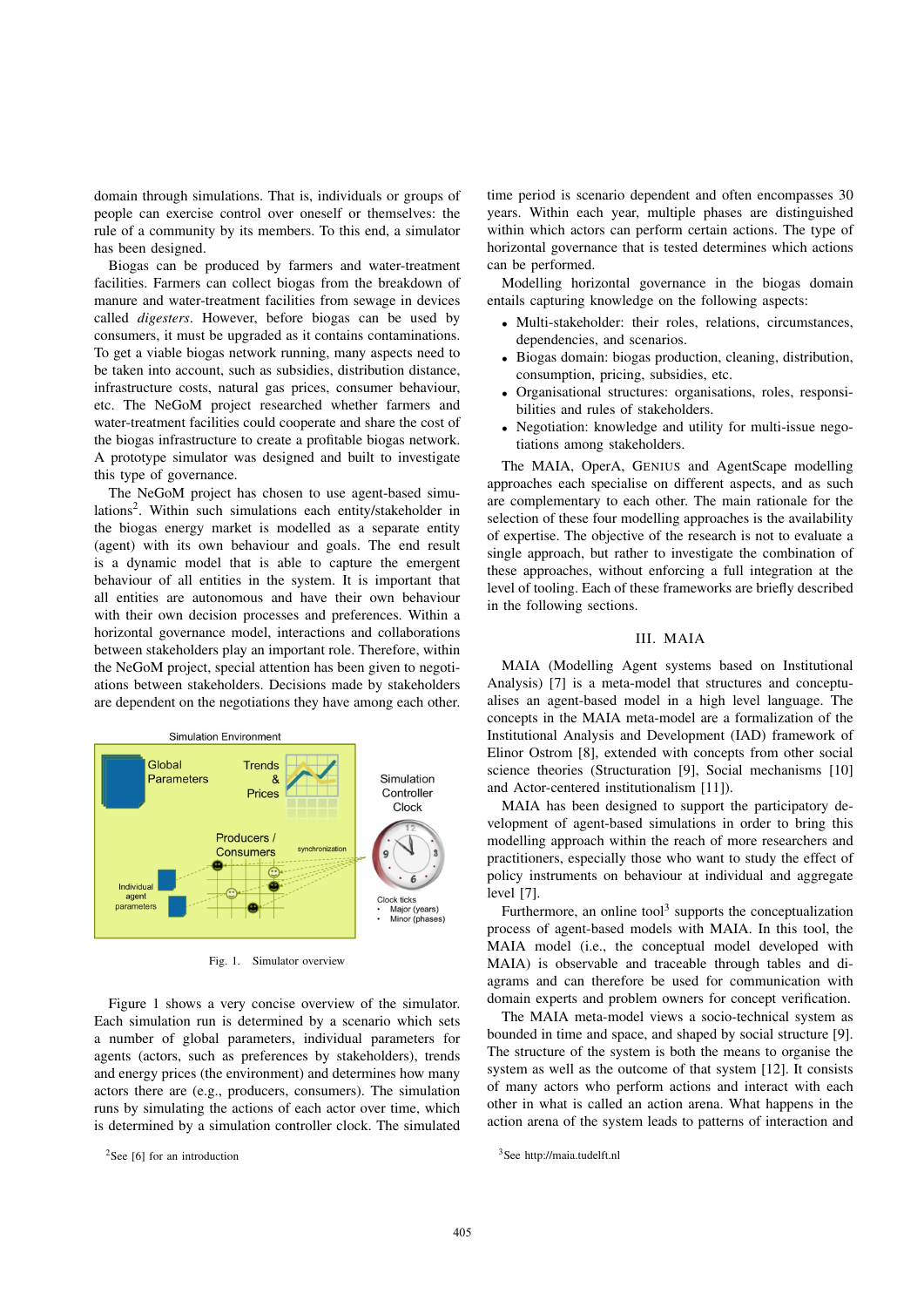outcomes that are judged on the basis of evaluative criteria which are defined by the analyst.

The MAIA meta-model is organised into five structures that serve as placeholders (i.e., categories) for related concepts. These will be explained in more detail next.

*a) Collective Structure:* The characteristics of the community or collective unit of interest are described in the collective structure. The collective structure defines agent types which represent individual or composite entities that make decisions, act and react in a social system.

Agents have *properties* (e.g., age and gender), *personal values* (e.g., social recognition, wealth), *physical assets* (e.g., cleaner) and *information* (e.g., investment costs). Agents take *roles* (e.g., producer) in the society to perform various actions. They have *intrinsic capabilities* such as eating and sleeping that are independent of the role they take in the society. The decision making procedure of agents for performing various actions is based on these attributes.

*b) The Constitutional Structure:* To be part of a social system (e.g., a biogas system), agents take *roles*, which places them in certain institutional settings. *Institutions* are sets of rules, norms and shared strategies that structure social behaviour and interaction [13]. Each role is created to serve an *objective* in the system. If an agent meets the condition to enact a role (e.g., live in a biogas neighborhood in order to be in the role of a consumer) certain responsibilities or capabilities become available or acceptable for him to perform. For example, the agent in the role of a biogas producer can search for collaboration with other biogas producers.

*c) The Physical Structure:* Individuals are also influenced by their physical surroundings. Physical components are the building blocks of the non-social environment that the agents are embedded in (e.g., digesters, cleaners). For example, farmers own a farm and consumers own houses. The type of these components is private because they belong to a person or a group of people. Physical components can also be shared among everyone in the system (*public*), such as a regulated grid. Each physical component may have *properties* (e.g., a digester has *capacity*). Physical components may also have *behaviours* (e.g., ageing) and *affordances* (i.e., what can be done with it; e.g., biogas can be cleaned).

*d) The Operational Structure:* The operational structure is viewed as an action arena where different situations take place, in which participants interact as they are affected by the environment and produce outcomes that in turn affect the environment. The agents, influenced by the social and physical setting of the system, perform actions in the action arena. The action arena contains all the *entity actions* that may execute during a simulation ordered by *plans*, which are in turn ordered by action *situations*. Entity actions have an *action body*, which is the actual activity the *performer* executes. Each entity action specifies the *preconditions* for the performer to perform an action (e.g., a consumer must have a demand for biogas before they can negotiate with producers) and the *updates* in the status of the system after the action is executed (e.g., unfulfilled demand of consumer  $= 0$ ). Furthermore, the agent may have a decision-making criterion for performing an action (e.g., only produce biogas if it will lead to a financial profit), which may also be influenced by a related institution (e.g., a rule: the producer needs to pay a fine if he does not produce the contracted amount of biogas.).

*e) The Evaluative Structure:* Like any other software system, errors in simulations should be detected as early as possible starting from the analysis and conceptualization phase. The Evaluative Structure provides concepts with the help of which the modeller indicates what patterns of interaction, evaluation, and outcomes are of interest. The modeller identifies those variables that can serve as indicators for model validity (is it sufficiently realistic?) and model usability (will its implementation help to explore the question(s) to be addressed?).

## IV. OPERA&OPERETTA

The engineering of applications for complex and dynamic domains is an increasingly difficult process. Requirements and functionalities are not fixed a priori, components are not designed nor controlled by a common entity, and unplanned and unspecified changes may occur during runtime. There is a need for representing the regulating structures explicitly and independently from the acting components (or agents). Organization computational models, based on Organization Theory, have been advocated to specify such systems.

Organization models must enable the specification of global goals and requirements but cannot assume that participating actors will always act according to the needs and expectations of the system design. As such, organization models must support the specification of governance and interaction rules to guide participants' behaviours.

The OperA model [14] proposes a more expressive way for defining organizations by introducing an organizational model, a social model and an interaction model. This approach explicitly distinguishes between the organizational model and the agents that act in it. Agents become aware of the organizational rules via contracts that specify these rules. The agents are still fully autonomous in making decisions. OperA describes an operational organization in three parts: (1) the organizational model: roles, relations, interactions; (2) the social model: population of organization, linking agents to roles; and (3) the interaction model: describes interactions given organizational model and agents.

The organizational model contains the description of the roles, relations and interactions in the organization. It is constructed based on functional requirements of the organization. The social model and the interaction model are the link between the organizational description and the executing agents. Here the organizational rules are translated to contracts for the agents fulfilling the roles. OperA includes a formal language to describe those contracts.

In an operational organization the social model and the interaction model can be dynamic, because of agents entering or leaving the organization. The organizational model is in principal static as long as no structural changes are carried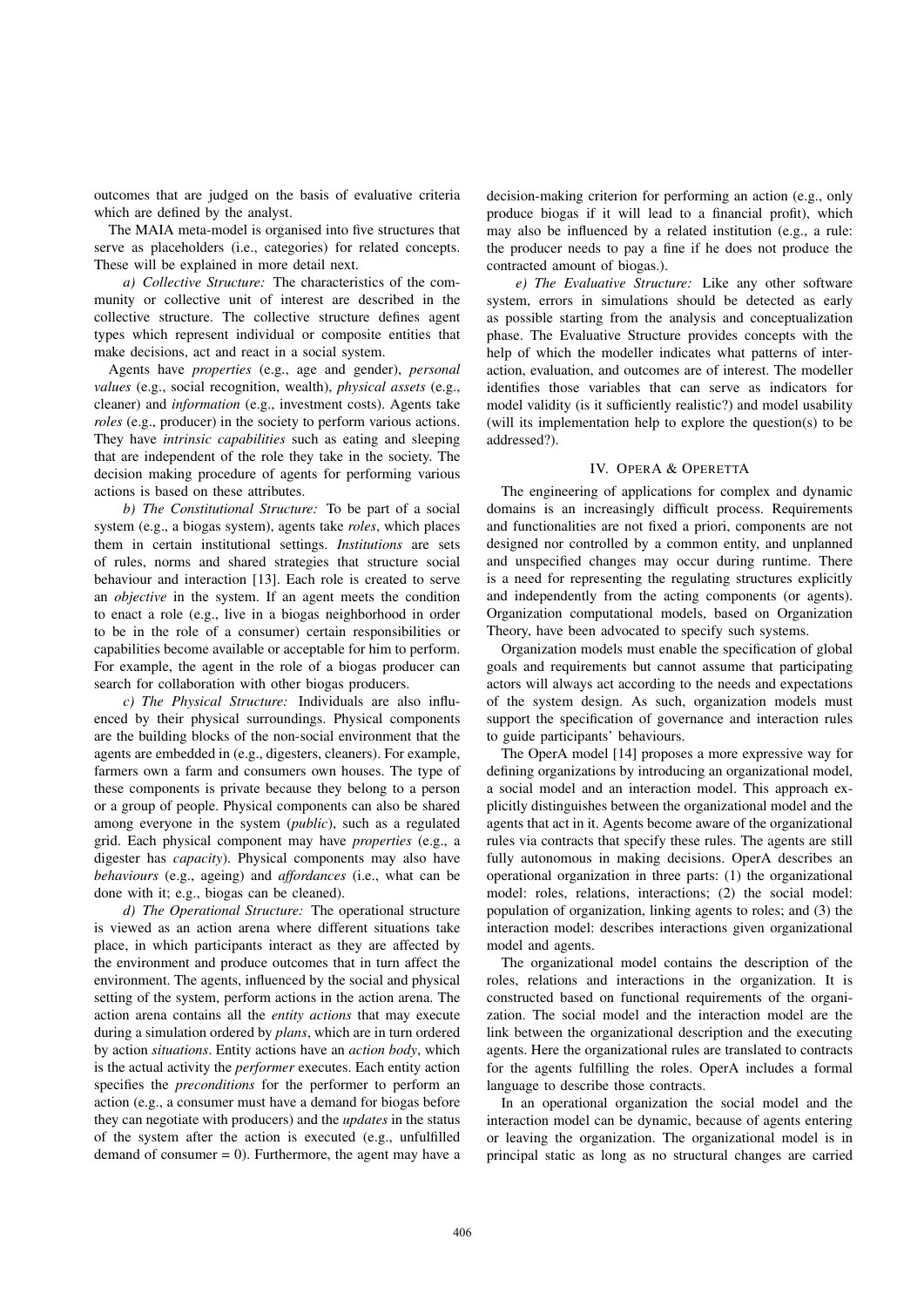through. The administrative tasks to keep track of the different organizational models are specified in organizational roles.

Agents enacting roles in an organization are expected to have some minimal knowledge about the concepts that are used to set up social contracts. The contracts are described in deontic expressions. The agents need to know the deontic concepts permission, obligation and prohibition. Furthermore, the description includes relations between roles. The agent needs to know the meaning of such a relation. For example, a hierarchical relation between role  $r_1$  and  $r_2$  implies that a request from  $r_1$  is interpreted as an obligation by  $r_2$ .

Operett $A<sup>4</sup>$  [15] is an IDE (Integrated Development Environment) developed to support the design, analysis, and development of agent organizations using the OperA conceptual framework and methodology. It is intended to support software engineers and developers in both developing and documenting the various aspects of specifying and designing a multi-agent organization. OperettA enables the specification of organizational models. It provides separate editors for different components of organizational models; i.e., it has different (graphical) editors for each of the main components of an organizational model as defined in the OperA framework.

## V. GENIUS

GENIUS, General Environment for Negotiation with Intelligent multi-purpose Usage Simulation, provides an open architecture to allow easy development and integration of negotiation agents. It can be used as a research tool on multiissue negotiation [16], [17]. In short, it allows the use of existing negotiation strategies (from its repository), introduce new negotiation scenarios, elicit user preferences in terms of linear additive utility functions, design new negotiation strategies and algorithms, test negotiation strategies against state-of-the-art agents (designed by other researchers), and analyze the negotiation outcomes using different evaluation metrics. GENIUS is mainly focused on bilateral negotiation where two parties negotiate over a list of issues.

GENIUS includes three modules:

- *Negotiation scenarios*: A negotiation scenario consists of a negotiation domain describing the negotiation issues and at least two preference profiles defined on that domain. Basically, a domain is a list of issues where each issue has a set of possible values (e.g., discrete enumerated value sets or integer-value sets). For example, the possible values for holiday location might be Barcelona, Rome, Istanbul, and Amsterdam. New scenarios can be created and added to the scenario repository. To create a new scenario, first the negotiation domain must be defined and then preference profiles on this domain must be created.
- *Negotiating agents*: A negotiating agent implements the Agent Java API. Customised agents can be created based on a provided Agent skeleton, which requires certain methods such as *receiveMessage*, *init* and *chooseAction*

to be specified. These customised agents can also be added to the repository.

• *Negotiation protocols*: A negotiation protocol governs the interaction between negotiating parties by determining how the parties interact/exchange information, and when a negotiation is terminated. For bilateral negotiation, GENIUS provides the Alternating Offers Protocol [18].

Via a graphical user interface, GENIUS supports the setup of a single negotiation or a tournament. Figure 2 shows a screenshot of GENIUS interface showing the results of a specific negotiation session. The negotiation log shows each action that the agents took during the negotiation as well as a summary of the negotiation results. The negotiation dynamic chart displays optimal solutions such as Pareto efficient frontier, Nash product, and Kalai-Smorodinsky solutions [18]. It also shows each agent's moves in the outcome space and any agreement reached. Consequently, researchers can evaluate how good the reached agreement is according to these metrics.



Fig. 2. GENIUS Interface Showing the Results of a Specific Negotiation Session

#### VI. AGENTSCAPE

AgentScape<sup>5</sup> [19] is a multi-agent platform that provides the middleware infrastructure needed to support mobility, security, fault tolerance, distributed resource and service management, and services access to agent applications. The multi-level AgentScape middleware infrastructure has been designed to be extensible.

Intelligent software agents are mobile applications that are launched by a user or another agent and obtain rights and permissions to use resources and access data. Agents contain algorithms that work towards fulfilling the user's goals and run as independent, asynchronous tasks. Agents have the ability to be created; to migrate between hosts; to communicate with other agents and their owner, and to access resources and services. Agents cannot function without a middleware system to provide the interface to allow them to move between sites in a distributed system. Typically this middleware provides a set of application programming interfaces (APIs) to allow agent

<sup>4</sup>See http://www.operettatool.nl

<sup>5</sup>See http://www.agentscape.org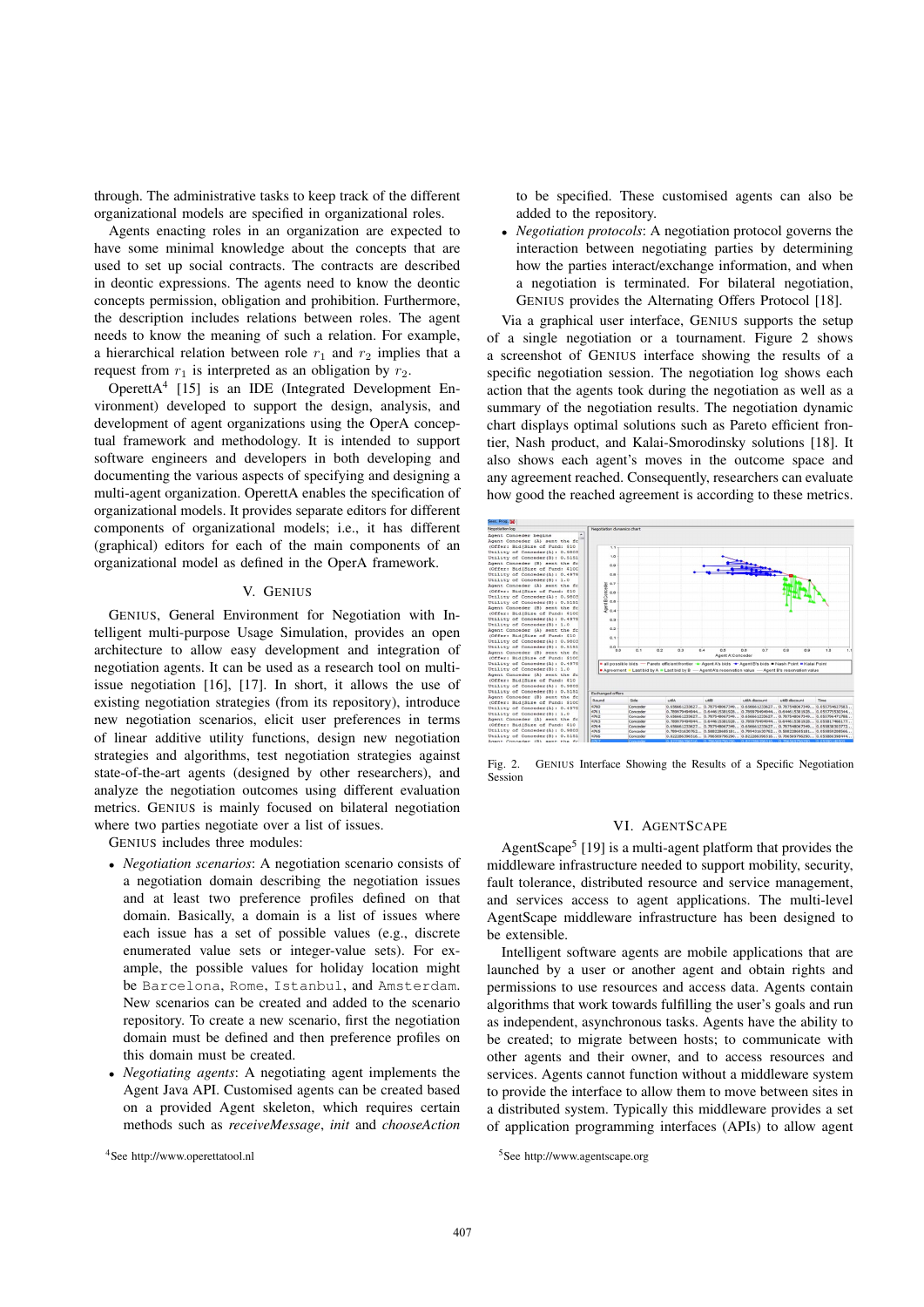application developers to easily access remote resources, such as web services on specific servers.



Fig. 3. Conceptual model of the AgentScape middleware environment (adapted from http://www.agentscape.org)

Within AgentScape, agents are active entities that reside within *locations*, and services are third-party software systems accessed by agents hosted by the AgentScape middleware (see Figure 3). Agents in AgentScape can communicate with other agents and can access services. Agents can migrate from one location to another.

The leading principle in the design of the AgentScape middleware has been to develop a minimal but sufficient open agent platform that can be extended to incorporate new functionality or adopt (new) standards into the platform. This design principle has resulted in a multi-layered architecture with (1) a small middleware kernel, called the AgentScape Operating System (AOS) kernel [20], that implements basic mechanisms and (2) high-level middleware services that implement agent platform specific functionality and policies. The current set of middleware services includes agent servers, host managers, location managers, a lookup service and a web service gateway. The policies and mechanisms of the location and host manager infrastructure are based on negotiation and service level agreements [21].

## VII. COMBINING MODELLING APPROACHES

The three modelling approaches MAIA, OperA and GENIUS are combined as shown in Figure 4, where results 'produced' by a modelling approach are used as a starting point by another modelling approach. Although the figure shows a directed flow, the process used during the NeGoM project can be characterised as *agile*. Given the progress of the modelling of the biogas domain, manual (paper-based) or prototype simulations were used to engage in multiple iterations, including validation by the biogas experts from Alliander. These iterations helped to focus modelling effort on those aspects and details that were relevant to the realisation of the simulator.

Figure 4 also shows how the different modelling approaches are related in the project. MAIA is used to conceptualise the biogas system itself, including its actors and their actions, and document domain knowledge. For example, MAIA is used to model the farmers, the water-treatment facilities, the consumers (such as, small neighbourhoods, small and large businesses), the physical infrastructure components, the process of creating biogas from manure, the goals of each actor, physical limitations, etc. MAIA is also used to model environment factors such as natural gas price fluctuations.

The OperA framework is then used to add organization elements, such as coordination mechanisms, organizational



Fig. 4. Combination of modelling approaches.

objectives, governance models, abstract protocols, and abstract negotiation patterns between biogas producers and consumers.

In principle, MAIA and OperA could be used to model most of the biogas domain independently, but each modelling framework has its own focus. MAIA is able to capture the actors and their actions in the domain (dynamics), and OperA is able to capture the coordination and organizational aspects of the domain. The combination of the two provides a more complete model of the biogas system for simulation.

The negotiations that the stakeholders can perform are already modelled in the MAIA and OperA frameworks, but only on an abstract level. The actors and objects involved in negotiations have been modelled in MAIA, while the interaction model of the stakeholders is modelled in OperA. The outcome of this is used by GENIUS to perform the actual negotiations in the simulations.

Together with the scenarios, the MAIA and OperA models are fed into the simulator which runs on AgentScape and uses GENIUS to deal with negotiations between stakeholders during the simulations. The simulator itself uses agents to represent the actors inside the simulations, as well as other necessary entities (e.g., a bank, natural gas price issuer, etc.).

The governance model created in OperettA defines the organization model of the involved entities with roles, actions, objectives and norms. This organization model is mapped to software agents that run in the simulator on the distributed AgentScape platform. Each agent corresponds to a role and executes the actions of that role based on the objectives and norms belonging to that role.

For the realisation of the simulator, some of the tooling of the modelling approaches has been provisionally integrated with AgentScape, which plays the role of 'integrating' middleware. AgentScape is enriched by a small additional layer that provides the required simulation capabilities. The information and knowledge specified by MAIA is (for now) manually encoded in the agents and negotiation strategies. The simulator is populated by means of a scenario description and an accompanying OperettA configuration file. GENIUS provides a 'negotiation-service' (that internally uses GENIUS-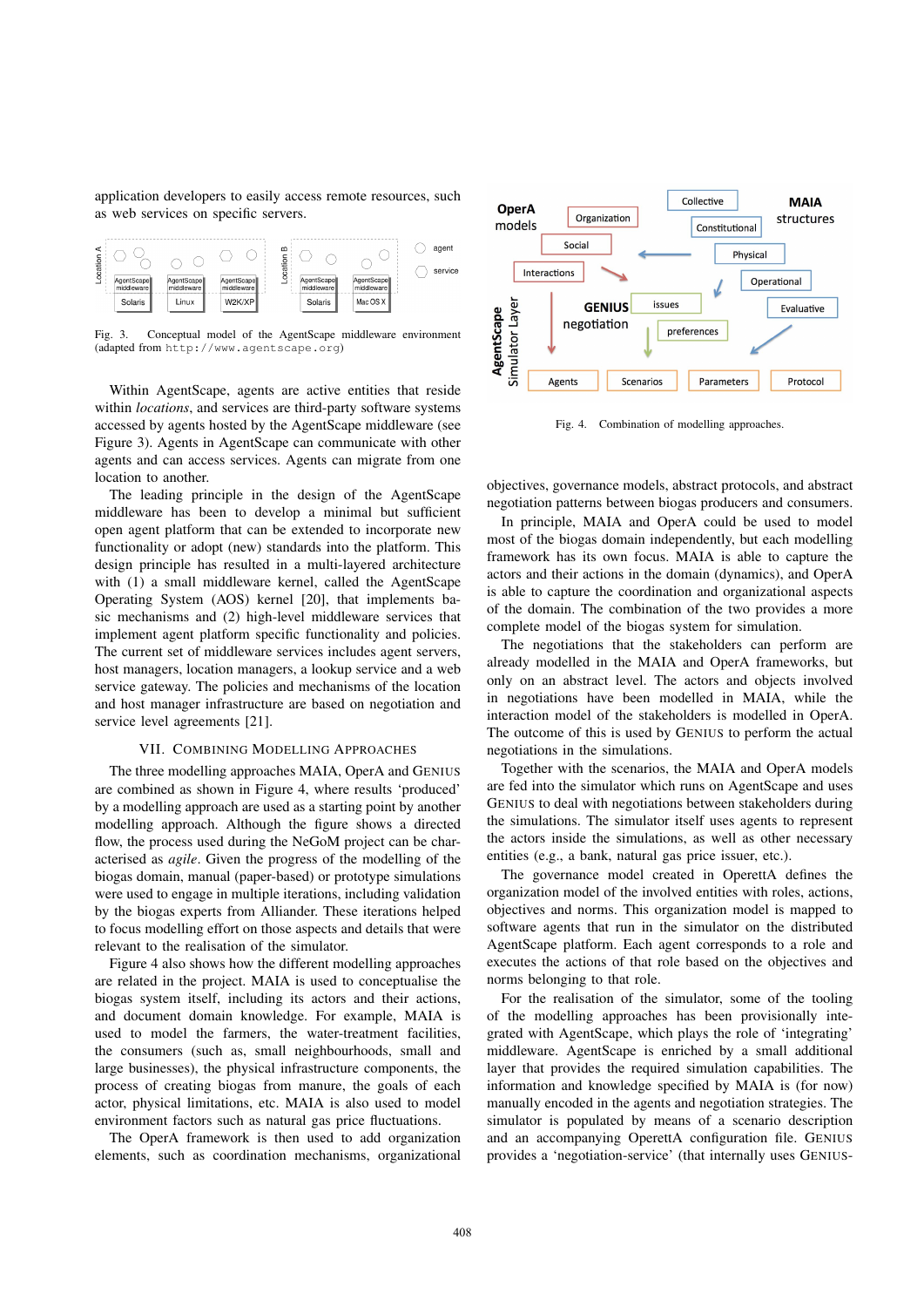negotiation-agents) that can be employed by the (producer & consumer) agents that are configured by OperettA.

The integration of MAIA, OperettA and AgentScape contains two parts. In the first part, the characteristics of the organization model in OperA are transferred into the logic of software agents through XML configuration parameters. In the second part, a version of a software action library is developed that implements available actions for agents, as specified in the MAIA model.

For example, in a (simplified) biogas domain three roles can be identified: agricultural farms, water-treatment facilities, and consumers. The former two are biogas producers, the latter is a biogas consumer. Furthermore, each role can perform different *actions*, such as invest, negotiate, collaborate, buy, etc. Different horizontal governance types can be implemented by changing when and how biogas producers can collaborate and changing when and on what producers and consumers can negotiate. All this knowledge is captured in the MAIA and OperA models.

Next, for the simulation, these models are transferred into the logic of executable agents within the AgentScape middleware. For this purpose, an *action library* and a *generic agent* have been developed. The action library contains executable implementations of the actions defined in MAIA. The OperA models specify when and which of these actions are called by which roles. The generic agent is a basic executable simulation agent and can be configured to call actions from the action library. During the setup of the simulation, the XML output of the MAIA and OperA models are used to configure the generic simulation agents, thereby implementing agents that perform the roles as specified in the modelled domain. This instantiation process can easily be automated and results in executable simulation agents (i.e., producer and consumer agents) that can run within the AgentScape middleware.

These producer and consumer agents use GENIUS to mediate negotiations on contracts for biogas delivery between them. The GENIUS library is integrated into AgentScape via AgentScape's service interface, which is a mechanism to make the functionality of new (external) libraries and services accessible to agents. GENIUS can be configured through parameters which determine what the negotiations are about or influence the negotiations themselves. Which parameters can be set have been identified and specified in the domain model using the modelling tools. However, the actual values of the parameters are chosen at runtime by the agents for each negotiation separately and depend on the current state of the simulation. Examples of such negotiation parameters are min/max prices, amount of gas, contract duration, and negotiation strategies.

Figure 5 depicts how the simulator can be used for running different scenarios. Each scenario describes the characteristics of consumers and producers in a specific energy domain, as well as other relevant parameters, including negotiation parameters, willingness to collaborate, and price fluctuations for energy. As can be seen in the figure, the MAIA and OperA models are used during the design of the simulation model. They capture the knowledge of the domain itself and



Fig. 5. The integrated simulation environment.

the actions that roles take. GENIUS and AgentScape are used during the simulation runs themselves and operationalise the simulation model by performing the actions and negotiations defined in the MAIA and OperA models within specified scenarios.

## VIII. DISCUSSION

The work presented in this paper entails combining three agent-based modelling approaches: MAIA, Opera and GENIUS, and operationalising an agent-based simulator using the AgentScape agent-based middleware. The choice for these agent-based approaches was based on availability of expertise, and the choice for the multi-stakeholder use-case was dictated by the project's domain owner Alliander, an energy network company in the Netherlands (our 'end user').

In the project, the simulator was used to evaluate horizontal governance in the biogas domain where producers and consumers could negotiate about the delivery of biogas using contracts. Furthermore, producers could collaborate in order to share the cost of the biogas infrastructure. The simulator allowed evaluating the effects of governance in different scenario's (fluctuating natural gas prices, government subsidies, etc.) and determining under which conditions a stable and sustainable configuration emerged. Using different existing modelling approaches allowed the project to quickly model the domain and add the necessary details on, for example, domain knowledge, organizational structures, and negotiation patterns and translate them into a running agent-based simulation model.

Different approaches exist that could have been used in the project as well. For example, Gaia [5] is a methodology for agent-oriented analysis and design. Gaia can be used to model systems from requirements to a detailed design ready for implementation. Its conceptual framework distinguishes two models: a roles model and an interactions model. The former contains all the roles and their responsibilities and permissions. The latter contains the interactions (protocols) between roles. In the design phase, these models are elaborated in an Agent, a Services, and an Acquaintance Model. However, Gaia does not support norms.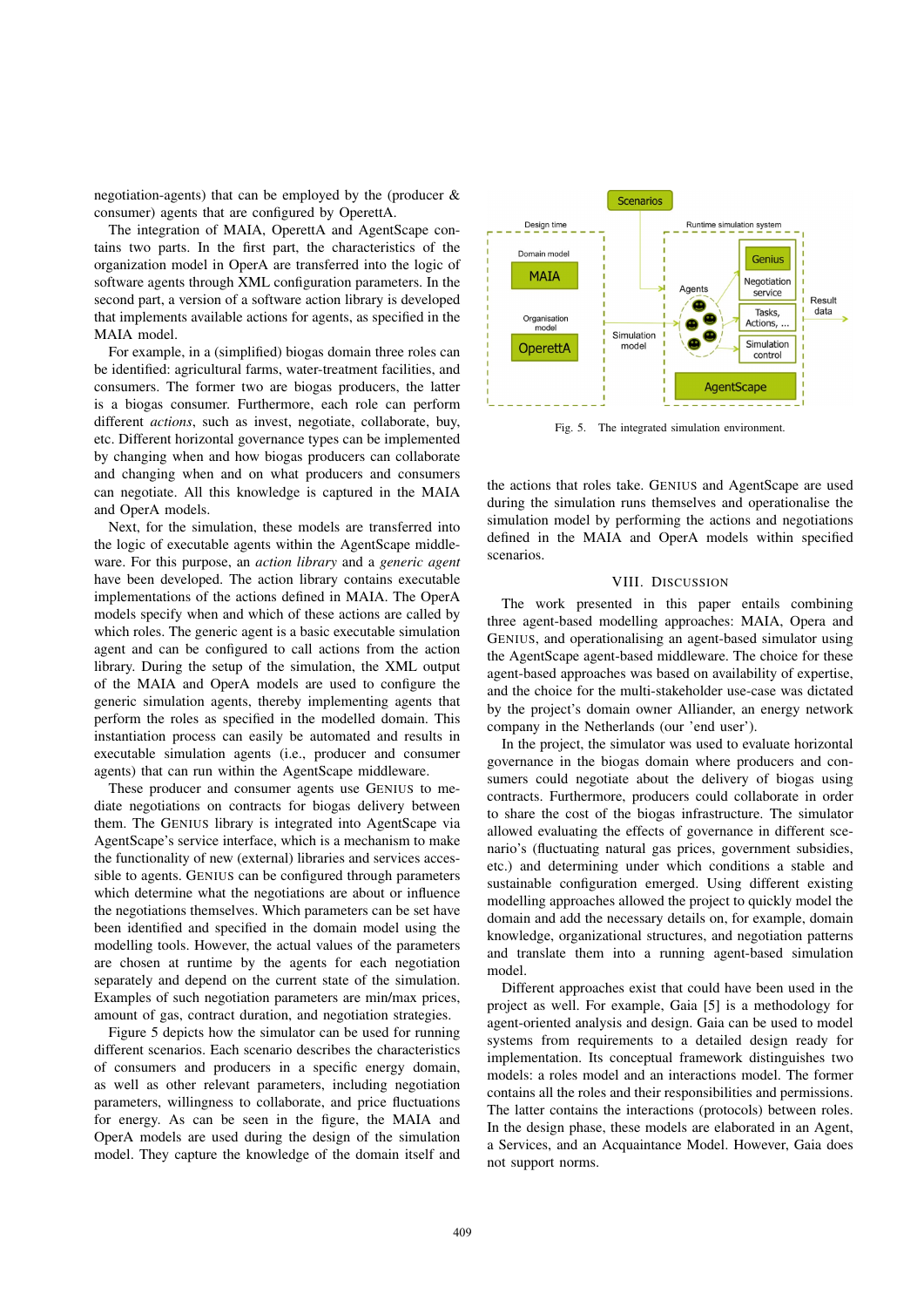INGENIAS [4] is an agent-based software engineering methodology that is able to design multi-agent systems. It provides a comprehensive meta-model that can conceptualise software in self-defined graphical notations and diagrams. Organisational aspects of a system are modelled by defining roles, groups, and organizations in different viewpoints. IN-GENIAS also supports code generation. It explicitly addresses different aspects of simulations, such as scheduling, and provides guidelines on how to build a simulation from INGENIAS models [22]. However, the social aspects of agents are not fully addressed in INGENIAS. There is no support for norms and regulations. INGENIAS defines roles but with a different meaning to organizational roles.

The remainder of this section presents some lessons learned from the project's effort. Briefly summarised, the main findings are:

- Maintaining coherence: Maintaining coherence while (re)modelling and developing the prototype of the simulator was a major challenge. The MAIA model provided a sound base on which the other modelling frameworks could build on. However, it required effort to maintain the semantic coherence between the models. In the project, a social construct (namely: team-formation) among all the participants was used to assure coherence across modelling approaches.
- Expertise availability: Without the availability of experts on each of the modelling approaches, it would have been impossible to achieve the current level of integration.
- Willingness to learn: Each of the team-members needed to be willing to learn about other modelling approaches, by interaction with respective experts.
- Iterations: We exploited the subsequent additions of details when applying the modelling frameworks in this order: MAIA, OperA/OperettA, GENIUS, AgentScape. These details were used as a means to further investigate the models of the domains at higher levels of abstraction. In general, this achieved multiple 'yo-yo' down & up iterations, until the prototype of the simulator yielded results that could be validated by biogas domain experts.
- Validate early: Even when insufficient details were available to develop a working prototype, paper-based examples and incomplete prototypes were used to validate our modelling progress with biogas domain experts, while also ensuring that we often engaged in combining our modelling approaches, thereby avoiding 'late' integration and running the risk of being unable to deliver our results.

At this moment, there is insufficient evidence to make statements about generalised applicability of these combined modelling frameworks. The current results are promising, and the work will be continued on a use-case by use-case basis, to further deepen the understanding of modelling multi-actor, socio-technical systems.

## IX. CONCLUSIONS

This paper describes results attained in the NeGoM project on combining three modelling approaches, MAIA, OperA and GENIUS and operationalising the results with an agentplatform AgentScape to model the multi-stakeholder biogas domain and develop a prototype of a simulator to investigate the viability of horizontal governance in the biogas domain. The resulting simulator has been validated by biogas domain experts from Alliander, which provides substance to our findings that the combination of the modelling approaches was fruitful. Further insights on the combination of these modelling approaches have to be gathered by application to additional use-cases.

#### ACKNOWLEDGMENT

The work reported on has been conducted in the *New Governance Models for Next Generation Infrastructures* (NeGoM) project (2011-2013) and is funded by the Next Generation Infrastructures Foundation $6$  under project number 09.14. and subsidised by Alliander<sup>7</sup>. The authors are grateful to the (biogas) experts available at Alliander for their cooperation with the modelling and knowledge acquisition.

### **REFERENCES**

- [1] Bionet: mix van biogas en aardgas voor woonwijk. retrieved from http://www.agentschapnl.nl/content/mix-van-bio-en-aardgas-voorwoonwijk, 2013.
- [2] R. Bagni, R. Berchi, and P. Cariello, "A comparison of simulation models applied to epidemics," *Journal of Artificial Societies and Social Simulation*, vol. 5, no. 3, 2002.
- [3] F. Bousquet, I. Bakam, H. Proton, and C. Le Page, "Cormas: Commonpool resources and multi-agent systems," in *Tasks and Methods in Applied Artificial Intelligence*. Springer, 1998, pp. 826–837.
- [4] J. Pavón, J. J. Gómez-Sanz, and R. Fuentes, "The ingenias methodology and tools," *Agent-oriented methodologies*, vol. 9, pp. 236–276, 2005.
- [5] M. Wooldridge, N. R. Jennings, and D. Kinny, "The Gaia methodology for agent-oriented analysis and design," *Autonomous Agents and Multi-Agent Systems*, vol. 3, no. 3, pp. 285–312, Sep. 2000. [Online]. Available: http://dx.doi.org/10.1023/A:1010071910869
- [6] C. M. Macal and M. J. North, "Tutorial on agent-based modeling and simulation," in *Proceedings of the 37th Conference on Winter Simulation*, ser. WSC '05. Winter Simulation Conference, 2005, pp. 2–15. [Online]. Available: http://dl.acm.org/citation.cfm?id=1162708. 1162712
- [7] A. Ghorbani, P. Bots, V. Dignum, and G. Dijkema, "MAIA: A framework for developing agent-based social simulations," *Journal of Artificial Societies and Social Simulation*, vol. 16, no. 2, 2013.
- [8] E. Ostrom, *Understanding Institutional Diversity*. Princeton University Press, 2005.
- [9] A. Giddens, *The constitution of society: Outline of the theory of structuration*. Univ of California, 1984.
- [10] P. Hedström and R. Swedberg, "Social mechanisms," *Acta Sociologica*, vol. 39, no. 3, pp. 281–308, 1996.
- [11] F. Scharpf, *Games real actors play: Actor-centered institutionalism in policy research*. Westview Press, 1997.
- [12] A. Giddens and J. Turner, *Social theory today*. Stanford Univ Pr, 1988.
- [13] E. Ostrom, R. Gardner, and J. Walker, *Rules, games, and common-pool resources*. University of Michigan Press, 1994.
- [14] V. Dignum, "A model for organizational interaction: based on agents, founded in logic," Ph.D. dissertation, University of Utrecht, 2004.
- [15] H. Aldewereld and V. Dignum, "Operetta: Organization-oriented development environment," in *Languages, Methodologies, and Development Tools for Multi-Agent Systems*. Springer, 2011, pp. 1–18.

6See http://www.nextgenerationinfrastructures.eu 7See http://www.alliander.nl